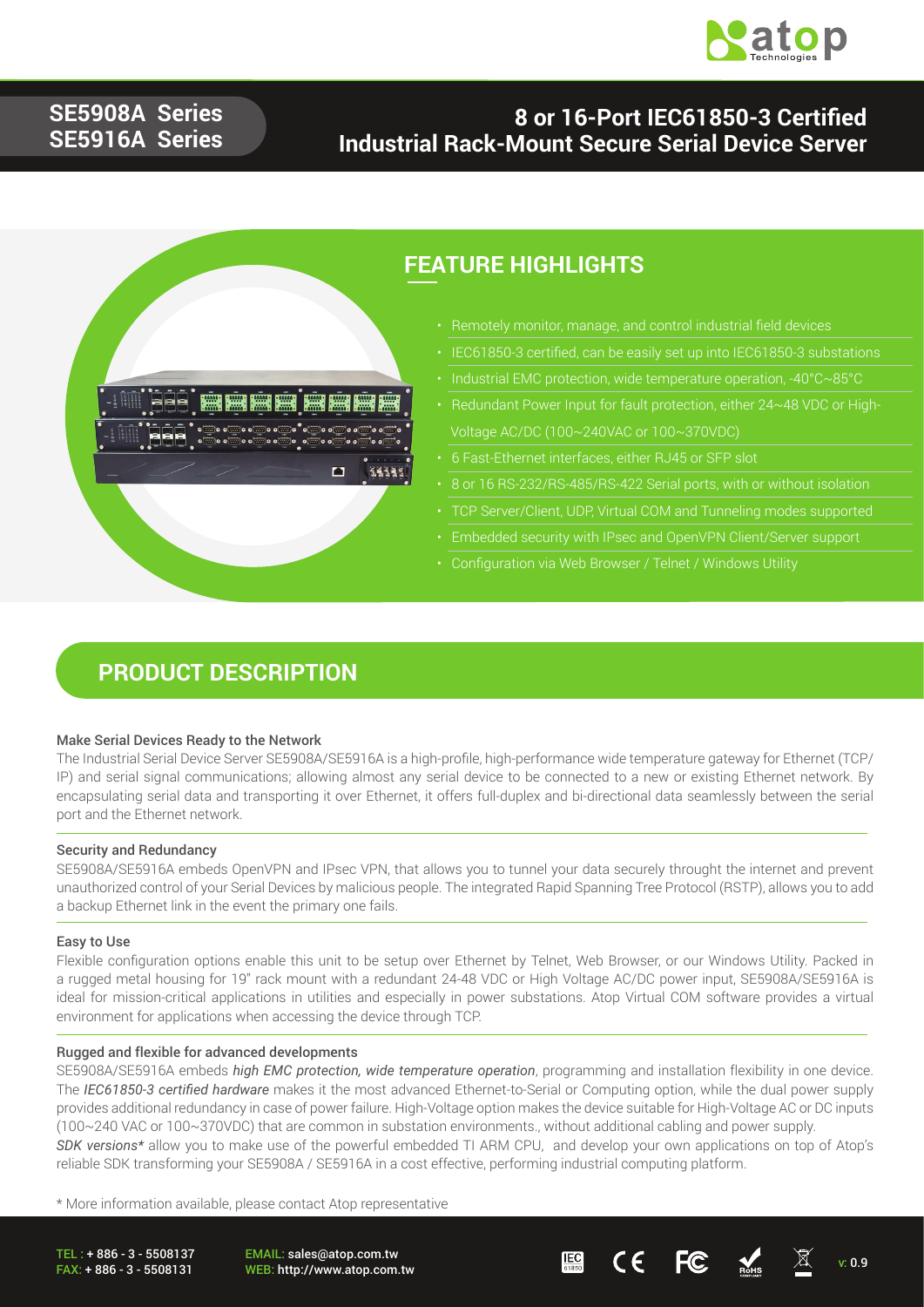

 $\begin{array}{ccccc} \mathbf{E} & \mathbf{C} & \mathbf{C} & \mathbf{C} & \mathbb{R}^{H.S.} & \mathbb{R} & \mathbb{R}^{H.S.} \end{array}$ 

## **SPECIFICATIONS**

| <b>Technical Specifications</b>                                                                 |                                                                                                                                       |  |  |
|-------------------------------------------------------------------------------------------------|---------------------------------------------------------------------------------------------------------------------------------------|--|--|
| Model Name                                                                                      | SE5908A (8-ports)<br>SE5916A (16-ports)                                                                                               |  |  |
| <b>Network interface</b>                                                                        |                                                                                                                                       |  |  |
| Speed                                                                                           | IEEE 802.3 10BaseT<br>IEEE 802.3u 100BaseT(X) - RJ45 version<br>IEEE 802.3u 100Base-FX - SFP version                                  |  |  |
| Connector ports                                                                                 | RJ45 x 6 (RJ45 version)<br>SFP x 6 (SFP version)                                                                                      |  |  |
| <b>Serial Interface</b>                                                                         |                                                                                                                                       |  |  |
| Connector                                                                                       | D-Sub9 (DB models, supporting only 5-pin RS-232 mode) or<br>5.08mm 5-Pin Terminal block (TB Models)                                   |  |  |
| Ports                                                                                           | 8 (SE5908A) or 16 (SE5916A)                                                                                                           |  |  |
| Mode                                                                                            | RS-232/422/485 Software selectable                                                                                                    |  |  |
| Serial port isolation                                                                           | 3 kV isolation (SiS version only)                                                                                                     |  |  |
| <b>Baud Rate</b>                                                                                | $1,200 \sim 921,600$ bps software selectable                                                                                          |  |  |
| Parity                                                                                          | None, Odd, Even, Mark, Space                                                                                                          |  |  |
| Data Bits                                                                                       | 5, 6, 7, 8 software selectable                                                                                                        |  |  |
| <b>Stop Bits</b>                                                                                | 1, 2 software selectable                                                                                                              |  |  |
| Flow Control                                                                                    | None, Xon/Xoff, RTS/CTS (RS-232 only)                                                                                                 |  |  |
| <b>Power</b>                                                                                    |                                                                                                                                       |  |  |
| Input Voltage                                                                                   | Redundant 24-48 VDC or<br>Redundant 100-240 VAC/ 100-370 VDC (HV Series)                                                              |  |  |
| Input Current                                                                                   | 0.73 A @ 24 VDC<br>0.35 A @ 100 VAC<br>0.20 A @ 100 VDC                                                                               |  |  |
| Power Consumption                                                                               | Approximately 20 W                                                                                                                    |  |  |
| Power Redundancy                                                                                | Yes                                                                                                                                   |  |  |
| Connector                                                                                       | 10-Pin Terminal Block                                                                                                                 |  |  |
| <b>Reverse Polarity Protection</b>                                                              | Yes                                                                                                                                   |  |  |
| <b>Physical Characteristics</b>                                                                 |                                                                                                                                       |  |  |
| Housing<br>Dimension ( $W \times H \times D$ )<br>Weight<br>Installation<br><b>Reset Button</b> | IP30 SPCC housing<br>440.6 x 44 x 309 mm (1U Rack-mount)<br>4 kg<br>19" Rack mount (Rack-mount kit included)<br>Yes                   |  |  |
| <b>Environmental Limits</b>                                                                     |                                                                                                                                       |  |  |
| <b>Operating Temperature</b><br>Storage Temperature<br>Ambient Relative Humidity                | $-40^{\circ}$ C $\sim$ 85°C (-40°F $\sim$ 185°F)<br>$-40^{\circ}$ C $\sim$ 85°C (-40°F $\sim$ 185°F)<br>5%~95%, 55°C (Non-condensing) |  |  |

TEL : + 886 - 3 - 5508137 FAX: + 886 - 3 - 5508131

EMAIL: sales@atop.com.tw<br>WEB: http://www.atop.com.tw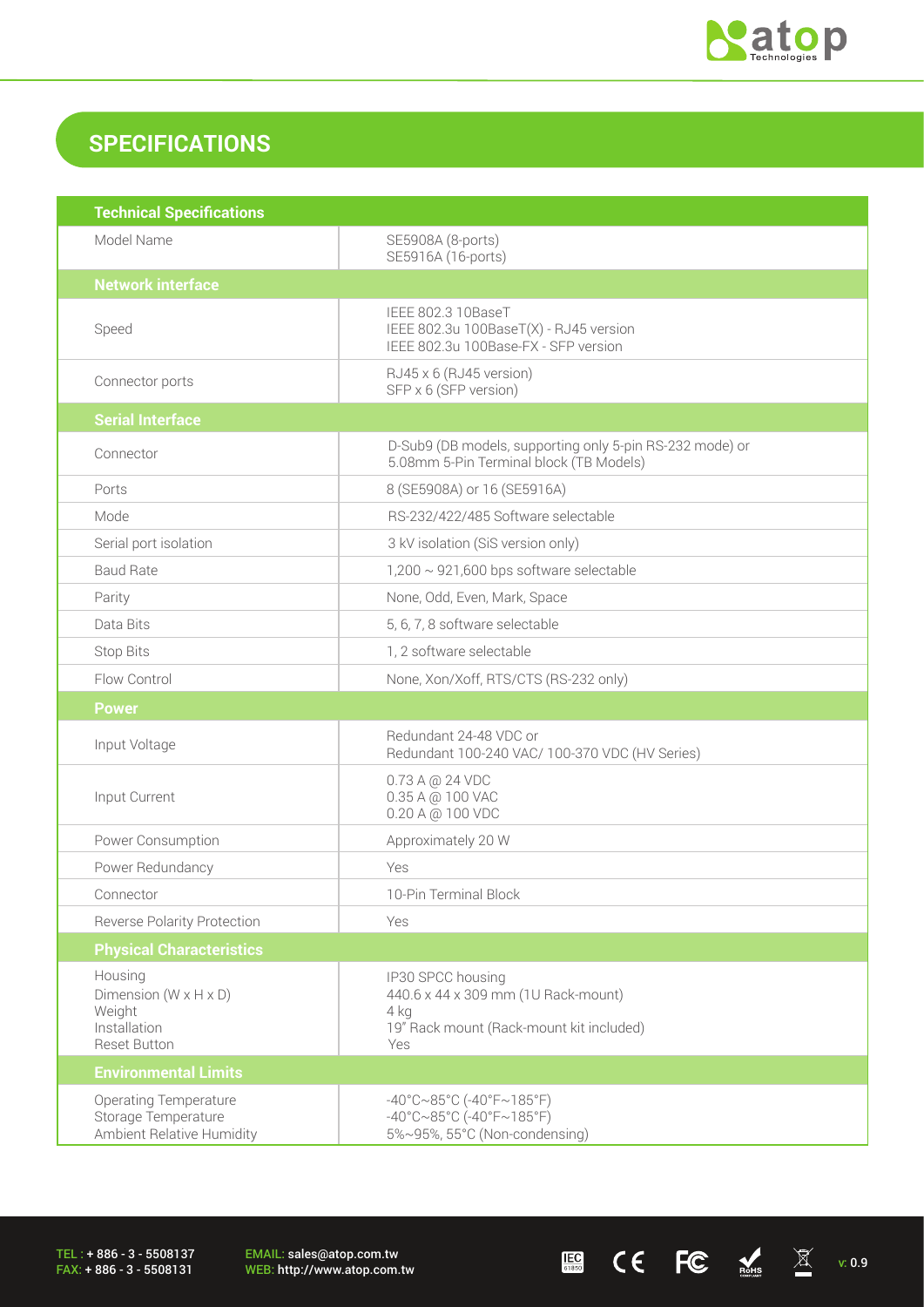

| Sofware           |                                                                                                                                                                                                                                                     |  |
|-------------------|-----------------------------------------------------------------------------------------------------------------------------------------------------------------------------------------------------------------------------------------------------|--|
| Protocols         | IPv4, ICMP, TCP, UDP, DHCP Client, SNMPv1, v2c, v3, HTTP, HTTPS, Telnet,<br>RFC2217, 802.1D-2004 RSTP, Security through OpenVPN Client/Server and<br>IPsec (host-to-host or host-to-side) with up to 37.9Mbps VPN throughput,<br>PPTP, and SMTP/TLS |  |
| Configuration     | Atop Management Utility, Web UI, Telnet, Console                                                                                                                                                                                                    |  |
| VirtualCOM        | Windows/Linux redirection software                                                                                                                                                                                                                  |  |
| <b>Link Modes</b> |                                                                                                                                                                                                                                                     |  |
| <b>TCP Client</b> | Single destination or VirtualCOM                                                                                                                                                                                                                    |  |
| <b>TCP Server</b> | 4 Connections; VirtualCOM or reverse Telnet                                                                                                                                                                                                         |  |
| <b>UDP</b>        | Up to 4 Ranges IP                                                                                                                                                                                                                                   |  |

## **DIMENSIONS & LAYOUT**



TEL : + 886 - 3 - 5508137 FAX: + 886 - 3 - 5508131

EMAIL: sales@atop.com.tw WEB: http://www.atop.com.tw v: 0.9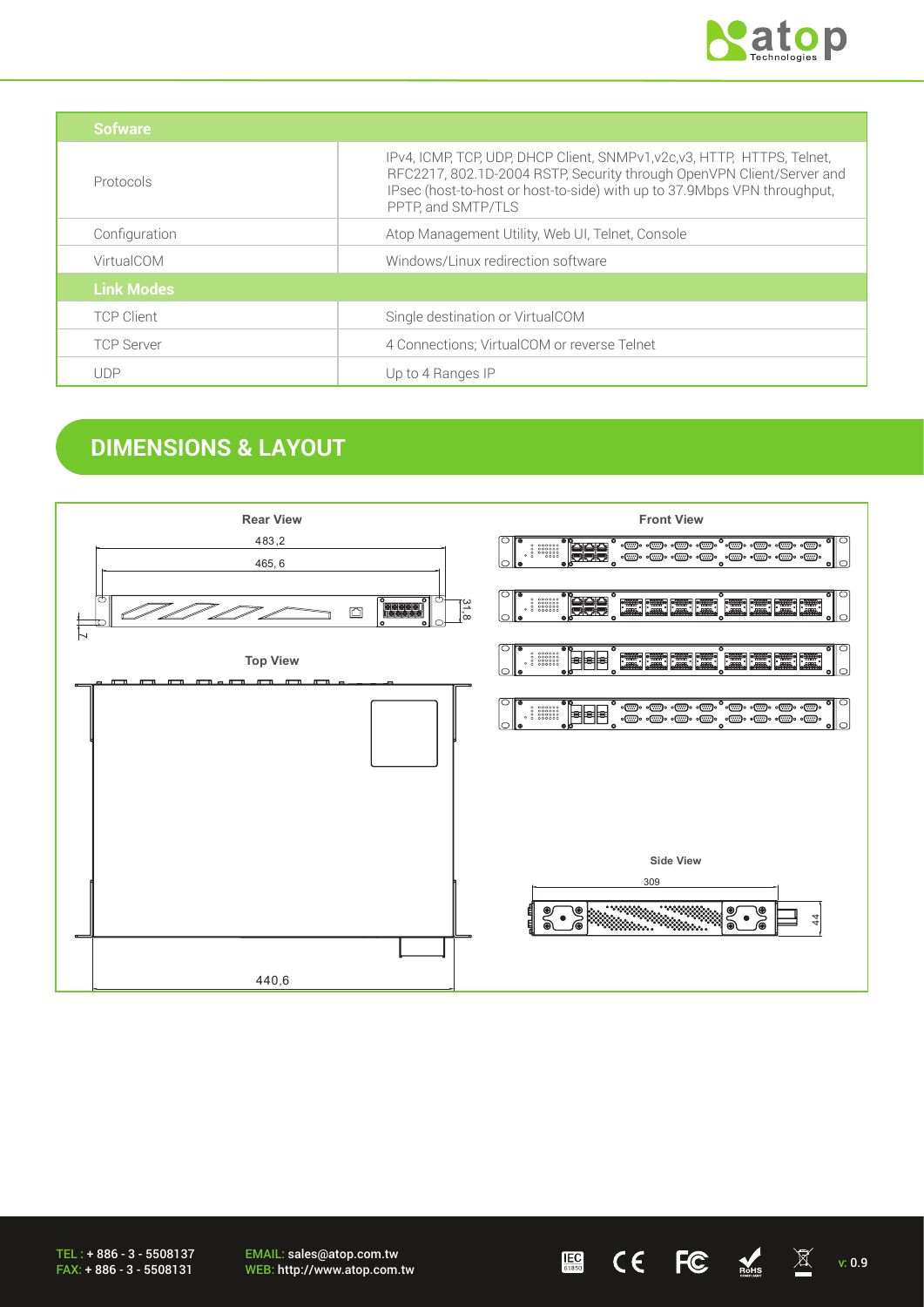

 $\underline{\mathbb{E}}$  (  $\overline{\mathbb{E}}$   $\overline{\mathbb{E}}$   $\overline{\mathbb{E}}$   $\overline{\mathbb{E}}$   $\overline{\mathbb{E}}$   $\mathbb{E}$   $\overline{\mathbb{E}}$   $\mathbb{E}$   $\overline{\mathbb{E}}$   $\mathbb{E}$   $\mathbb{E}$   $\overline{\mathbb{E}}$   $\mathbb{E}$   $\mathbb{E}$   $\overline{\mathbb{E}}$   $\mathbb{E}$   $\overline{\mathbb{E}}$   $\mathbb{E}$   $\overline{\mathbb{E}}$   $\over$ 

# **REGULATORY APPROVALS**

| <b>Regulatory Approvals</b>           |                                                                                                                                                          |                                                                                               |                                                                                                               |                                                 |
|---------------------------------------|----------------------------------------------------------------------------------------------------------------------------------------------------------|-----------------------------------------------------------------------------------------------|---------------------------------------------------------------------------------------------------------------|-------------------------------------------------|
| Safety                                | EN 61010-2-201                                                                                                                                           |                                                                                               |                                                                                                               |                                                 |
| <b>EMC</b>                            | FCC Part 15, Subpart B, Class B, EN 55032, Class B, EN 61000-6-2 Class B, EN 61000-3-2,<br>EN 61000-3-3, EN 55024, EN 61000-6-4, IEC 61850-3 / IEEE 1613 |                                                                                               |                                                                                                               |                                                 |
| <b>Test</b>                           | <b>Value</b><br><b>Item</b>                                                                                                                              |                                                                                               | <b>Level</b>                                                                                                  |                                                 |
| IEC 61000-4-2                         | <b>ESD</b>                                                                                                                                               | Contact Discharge<br>Air Discharge                                                            | ±8kV<br>±15kV                                                                                                 | 4<br>$\overline{\mathcal{A}}$                   |
| IEC 61000-4-3                         | <b>RS</b>                                                                                                                                                | Radiated (enclosure)                                                                          | 10 V/m                                                                                                        | 3                                               |
| IEC 61000-4-4                         | EFT                                                                                                                                                      | <b>AC Power Port</b><br>DC Power Port<br>Signal Port                                          | ±4.0KV<br>±4.0KV<br>±4.0KV                                                                                    | 4<br>4<br>$\overline{4}$                        |
| IEC 61000-4-5                         | Surge                                                                                                                                                    | <b>AC Power Port</b><br><b>AC Power Port</b><br>DC Power Port<br>DC Power Port<br>Signal Port | Line-to Line±2.0KV<br>Line-to Earth±4.0KV<br>Line-to Line±1.0KV<br>Line-to Earth±2.0KV<br>Line-to Earth±2.0KV | 4<br>$\overline{4}$<br>3<br>3<br>$\overline{4}$ |
| IEC 61000-4-6                         | CS                                                                                                                                                       | <b>AC Power Port</b><br>DC Power Port<br>Signal Port                                          | 10 V rms                                                                                                      | 3                                               |
| IEC 61000-4-8                         | PFMF                                                                                                                                                     | Enclosure                                                                                     | 100 A/m                                                                                                       | 5                                               |
| IEC 61000-4-10                        | Damped Oscillato-<br>ry Magnetic Field                                                                                                                   | Enclosure                                                                                     | 100 A/m                                                                                                       | 5                                               |
| IEC 61000-4-11                        | <b>DIP</b>                                                                                                                                               | <b>AC Power Port</b>                                                                          | L.                                                                                                            | $\overline{a}$                                  |
| IEC 61000-4-12                        | Damped<br>Oscillatory                                                                                                                                    | <b>AC Power Port</b><br>Signal Port                                                           | 2.5 KV common, 1 KV differential<br>2.5 KV common, 1 KV differential                                          | 3<br>3                                          |
| Shock<br>Drop (Freefall)<br>Vibration | MIL-STD-810F Method 516.5<br>MIL-STD-810F Method 516.5<br>MIL-STD-810F Method 514.5 C1 & C2                                                              |                                                                                               |                                                                                                               |                                                 |
| RoHS II                               | Yes                                                                                                                                                      |                                                                                               |                                                                                                               |                                                 |
| <b>MTBF</b>                           | SE5916A-6SFP-Sis-HV: 9.18 years; SE5916A-6SFP-Sis: 8.63 years                                                                                            |                                                                                               |                                                                                                               |                                                 |
| Warranty                              | 5 years                                                                                                                                                  |                                                                                               |                                                                                                               |                                                 |